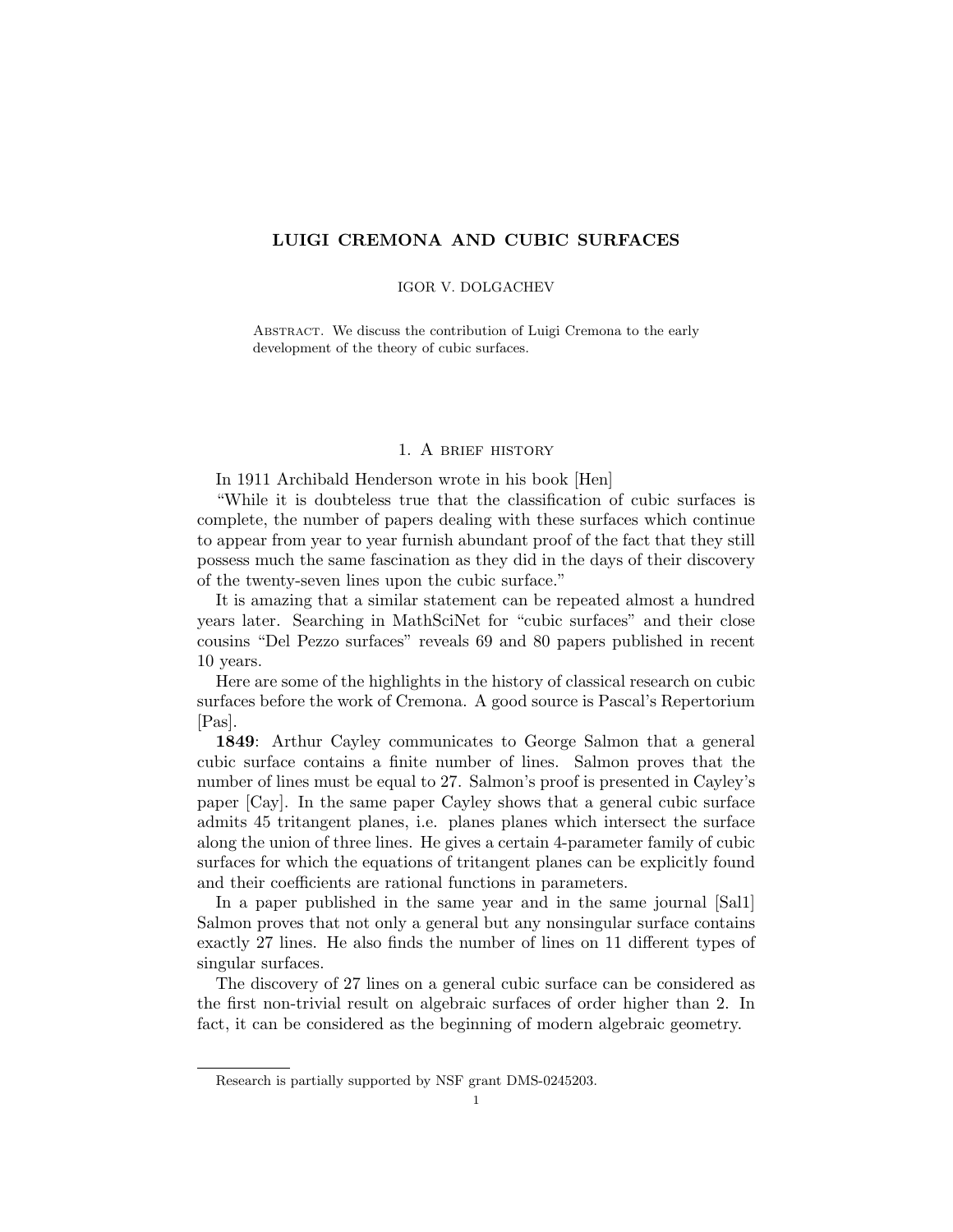1851: John Sylvester claims without proof that a general cubic surface can be written uniquely as a sum of 5 cubes of linear forms [Syl]:

$$
F_3 = L_1^3 + L_2^3 + L_3^3 + L_4^3 + L_5^3.
$$

This was proven ten years later by Alfred Clebsch [Cle3]. The union of planes  $L<sub>i</sub> = 0$  will be known as the *Sylvester pentahedron* of the cubic surface.

1854: Ludwig Schläfli finds about the 27 lines from correspondence with Jacob Steiner [Graf]. In his letters he communicates to Steiner some of his results on cubic surfaces which were published later in 1858 [Schl1]. For example he shows that a general cubic surface has 36 double-sixes of lines. A *double-six* is a pair of sets of 6 skew lines *(sixes)* such that each line from one set is skew to a unique line from the other set making a bijection between the two sets. He introduces a new notation for the 27 lines  $(a_i, b_i, c_{ij}, 1 \leq i < j \leq 6)$ . In these notations the double-sixes are

$$
\begin{pmatrix} a_1 & \dots & a_6 \\ b_1 & \dots & b_6 \end{pmatrix}, \begin{pmatrix} a_i & b_i & c_{kl} & c_{km} & c_{kn} & c_{kp} \\ a_k & b_k & c_{il} & c_{im} & c_{in} & c_{ip} \end{pmatrix}, \begin{pmatrix} a_i & a_k & a_l & c_{mn} & c_{mp} & c_{np} \\ c_{kl} & c_{ik} & c_{il} & b_p & b_n & b_m \end{pmatrix}
$$

1855: Hermann Grassmann proves that three collinear nets of planes generate a cubic surface. More precisely, let  $\mathcal{N}_1, \mathcal{N}_2, \mathcal{N}_2$  be three general two-dimensional linear systems of planes in  $\mathbb{P}^3$ . Choose an isomorphism  $\phi_i: \mathbb{P}^2 \to \mathcal{N}_i$  for each  $i = 1, 2, 3$  and consider rational map  $\Phi: \mathbb{P}^2 \to \mathbb{P}^3$ defined by

$$
\Phi(x) = \phi_1(x) \cap \phi_1(x) \cap \phi_1(x).
$$

Grassmann proves that its image is a cubic surface in  $\mathbb{P}^3$ .

1856: Jacob Steiner [Ste] introduces 120 subsets of 9 lines which form two pairs of triples of tritangent planes (a *Triederpaar*). Each triple (a Trieder) consists of tritangent planes intersecting along a line not on the surface. In Schläfli's notation they are

| $a_i$ $b_j$ $c_{ij}$   |  | $c_{ij}$ $c_{kl}$ $c_{mn}$ |                              |  | $a_i$ $b_j$ $c_{ij}$         |
|------------------------|--|----------------------------|------------------------------|--|------------------------------|
| $b_k$ $c_{jk}$ $a_j$ , |  |                            | $c_{ln}$ $c_{im}$ $c_{jk}$ , |  | $b_k \quad a_l \quad c_{kl}$ |
| $c_{ik}$ $a_k$ $b_i$   |  | $c_{km}$ $c_{jn}$ $c_{il}$ |                              |  | $c_{ik}$ $c_{jl}$ $c_{mn}$   |

This gives 120 essentially different representation of a general cubic surface by an equation of the form

$$
L_1L_2L_3 + L_4L_5L_6 = 0,
$$

where  $L_i$ 's are linear forms. The existence of such a representation was already pointed out by Cayley [Cay] and Salmon [Sal1]. In the same memoir Steiner relates the Sylvester pentahedron with the linear system of polar quadrics of the cubic surface. He also studies pencils of conics on a general cubic surface. Most of his results were stated without proof.

1860 Salmon [Sal2] and Clebsch [Cle1],[Cle2] find invariants of cubic forms in 4 variables. The ring of invariants is generated by invariants of degrees 8, 16, 24, 32, 40, 100 where the square of the invariant of degree 100 is a polynomial in the remaining invariants. In modern terms this implies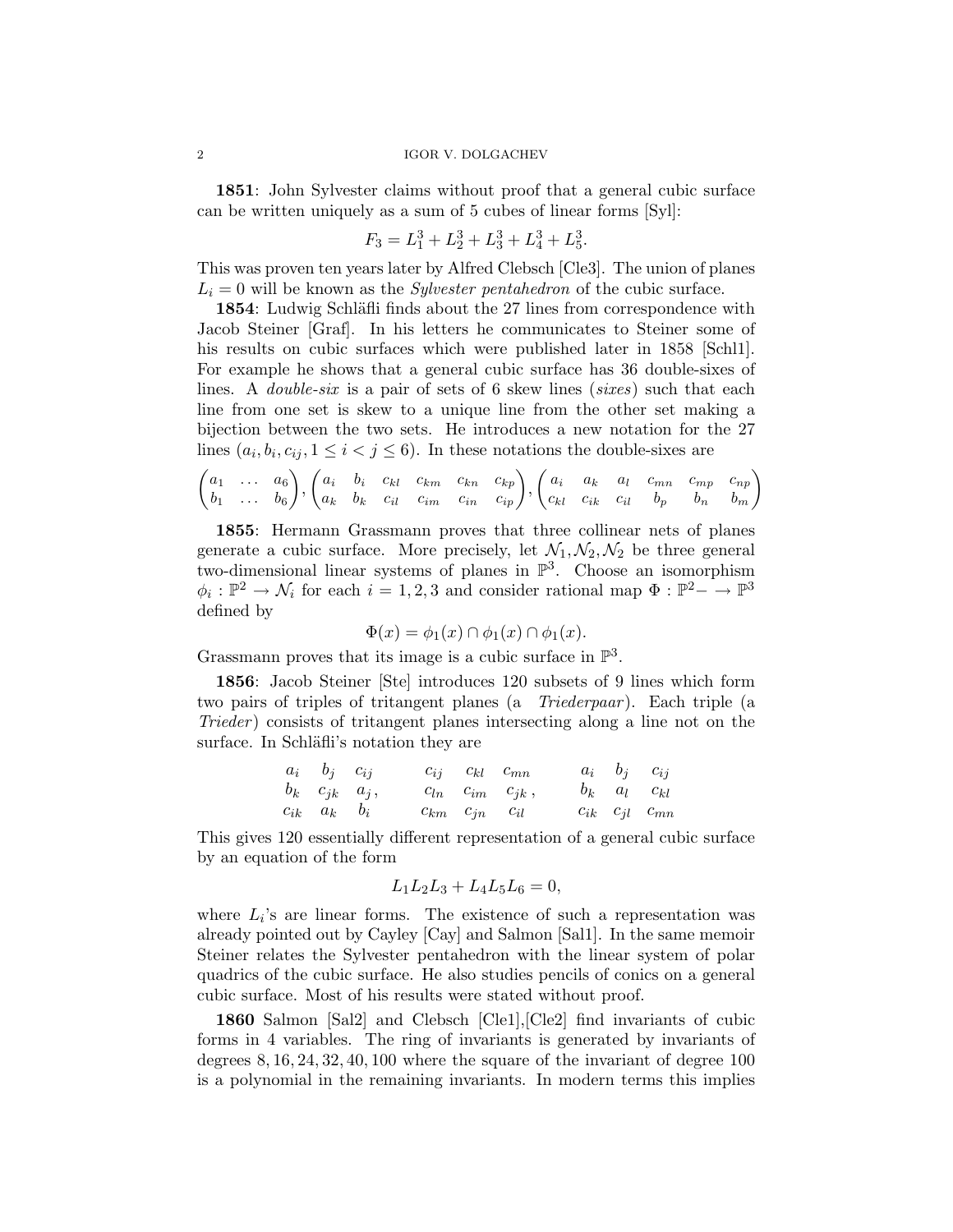that that the GIT-quotient of the projective space of cubic surfaces modulo the group of projective transformations is isomorphic to the weighted projective space  $\mathbb{P}(1, 2, 3, 4, 5)$ .

1862: Fridericus August [Aug] proves that a general cubic surface can be projectively generated by three pencils of planes.

1863: Ludwig Schläfli [Schl2] classifies possible types of isolated singular points on cubic surfaces and their reality.

1863: Heinrich Schröter [Schr] shows how to obtain the 27 lines on a cubic surface obtained by Grassmann's construction and shows that there are exactly 6 triples of planes which intersect along a common line. The six lines form a half of a double-six. In modern terms this implies that the cubic surfaces are isomorphic to the blow-up of six points in projective plane.

1866 Alfred Clebsch [Cle4] proves that a general cubic surface is the image of a birational map from projective plane given by the linear system of cubics through 6 points. Using this he shows that in the lines  $a_i$  in Schläfli's notation are the images of the exceptional curves, the lines  $b_i$  are the images of conics through 5 points, and the lines  $c_{ij}$  are the images of lines through two points.

1866: Luigi Cremona and Rudolf Sturm are awarded a Prize of Berlin Academie established by Steiner for their work on cubic surfaces. A large part of their work was dedicated to supplying proof of the results announced by Steiner.

1867 The work of Sturm has been published [Stu1].

1868 The work of Cremona has been published [Cre1].

### 2. Projective generatedness

Let X be a cubic surface with 3 skew lines  $l_1, l_2, l_3$ . Let  $\mathcal{P}_i$ ,  $i = 1, 2, 3$  be three pencils of planes through the lines. A general plane  $\pi_1 \in \mathcal{P}_1$  and a general plane  $\pi_2 \in \mathcal{P}_2$  intersect along a line l. The line l intersects the cubic surface at 3 points, one on  $l_1$ , one on  $l_2$  and the third one is the intersection point of two residual conics. Let p be the third point and  $\pi_3 \in \mathcal{P}_3$  be the plane through p. Then  $\pi_1 \cap \pi_1 \cap \pi_3 = \{p\}$ . Consider the rational map

$$
\Psi: \mathbb{P}^1 \times \mathbb{P}^1 \times \mathbb{P}^1 \longrightarrow \mathbb{P}^3, (\pi_1, \pi_2, \pi_3) \mapsto \pi_1 \cap \pi_1 \cap \pi_3.
$$

Let R be the graph of the map  $(\pi_1, \pi_2) \mapsto \pi_3$ , where  $\pi_3$  is the plane passing through  $p = \pi_1 \cap \pi_2 \cap X$ . Then the image of R under  $\Psi$  is X. The subvariety  $R \subset \mathbb{P}^1 \times \mathbb{P}^1 \times \mathbb{P}^1$  defines a relation between 3 planes which was called by August [Aug] the duplo-projective relation.

Cremona wants to show that August's generatedness of  $X$  implies the Grassmann generatedness by three nets of planes. This proves that every general cubic can be obtained by Grassmann's construction. Here is his beautiful argument. First, using the tritangent planes through the lines  $l_1, l_2, l_3$ , he finds the lines  $l_{ij}$  on X which intersects  $l_i$  and  $l_j$  but not three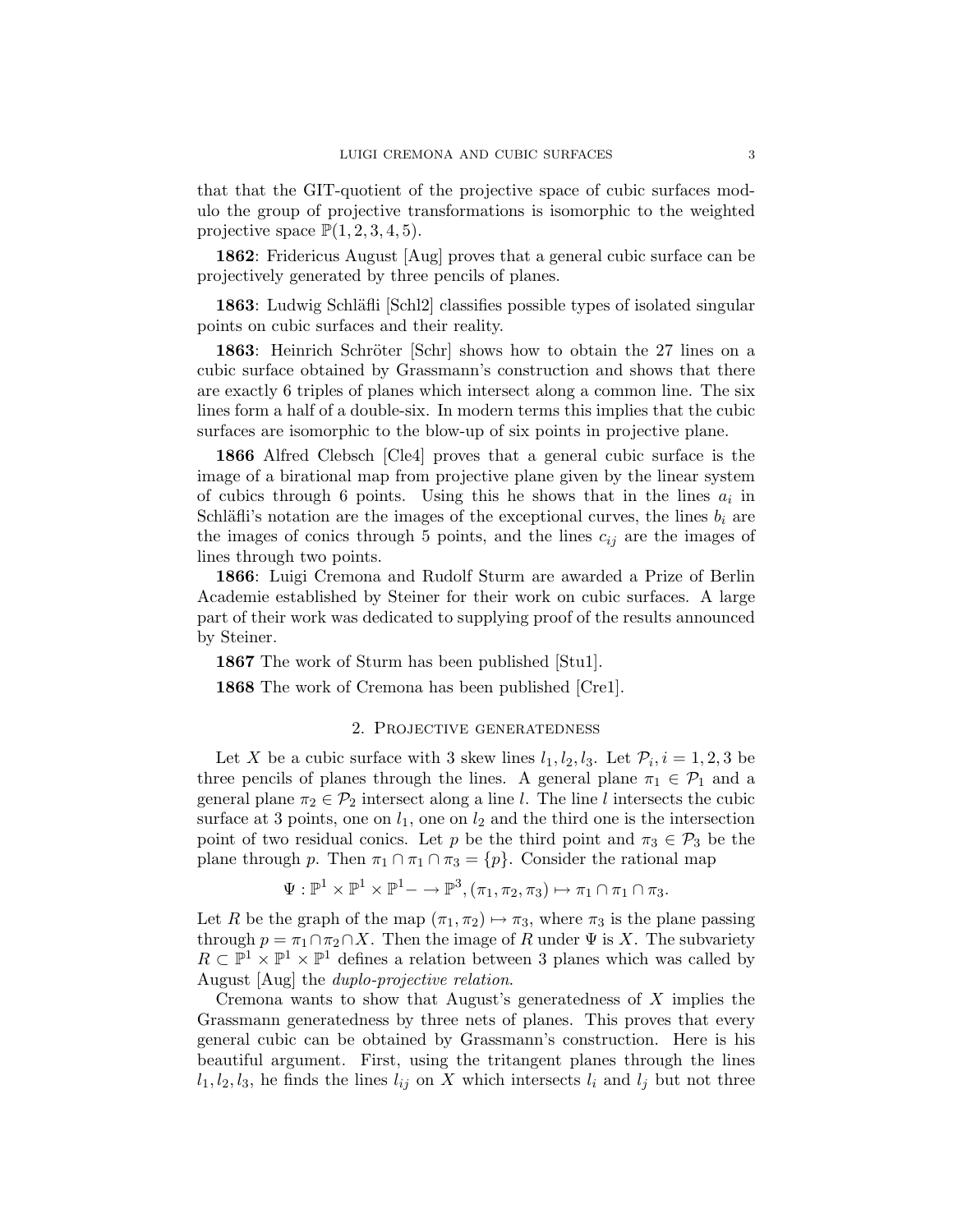of them. Then he takes a general plane  $\pi$  and a triangle of lines  $a_1, a_2, a_3$ on it. He chooses a projective isomorphism  $a_i$  with  $\mathcal{P}_i$  such that the vertex  $p_{ij} = a_i \cap a_j$  of the triangle corresponds to the plane in  $\mathcal{P}_i$  containing the line  $l_{ij}$ . This does not yet fix the projective isomorphism. So, he chooses a point  $\lambda_i \in a_i$  such that the planes  $\pi_i$  from  $\mathcal{P}_i$  intersecting  $a_i$  at  $\lambda_i$  are in the correspondence R. Let  $x_0 = \pi_1 \cap \pi_2 \cap \pi_3$ . Now the projective isomorphisms  $a_i \leftrightarrow \mathcal{P}_i$  being fixed, he takes any point  $x \in \pi$  and consider the line joining x with the vertex  $p_{ij}$  of the triangle. Each of three lines obtained in this way intersects the opposite side  $a_k$  at a point  $\lambda_k(x)$  and hence defines a plane  $\pi_k(x) \in \mathcal{P}_k$ . Let x' be the intersection point of these planes. He asks ([Cre1], p. 70) "Quel est le lieu du point  $x$ ?" and proceeds to prove that it is equal to X. For this he shows that the locus  $X'$  is a cubic surface containing 9 lines obtained from pairwise intersections of 6 planes spanned by the lines  $l_i$  and  $l_{ij}$ . Then he tries to show that the surface X and X' has also the point  $x_0$  in common not lying on the union of the nine lines. This of course proves that  $X = X'$ . He uses that the line  $l_i$  correspond to the point x taken on the side  $a_i$  of the triangle and the lines  $l_{ij}$  correspond to the vertices of the triangle. But the argument for the latter is obscure. It was noticed by Sturm in his obituary of Cremona [Stu2]. He writes that he consulted on this point with Teodor Reye, who also did not understand the argument. The gap was fixed much later by Corrado Segre [Seg2]. His proof is algebraic and very simple. One can write three plane-pencils in a duplo-projectuive relation as follows

$$
\lambda_1 A_1 + \lambda_2 A_2 = 0, \mu_1 B_1 + \mu_2 B_2 = 0, \gamma_1 C_1 + \gamma_2 C_2 = 0
$$
  

$$
\lambda_1 \lambda_2 \lambda_3 = \mu_1 \mu_2 \mu_3.
$$

The equation of the cubic surface becomes

$$
F = A_1 B_1 C_1 + A_2 B_2 C_2 = \det \begin{pmatrix} 0 & A_1 & A_2 \\ B_2 & 0 & B_1 \\ C_1 & C_2 & 0 \end{pmatrix} = 0
$$

In general, if we have a  $3 \times 3$ -matrix  $M = (L_{ij})$  with linear forms in 4 variables  $t_0, t_1, t_2, t_3$  as its entries, the system of linear equations

$$
L_1(\lambda) = \lambda_1 L_{11} + \lambda_2 L_{12} + \lambda_3 L_{13} = 0
$$
  
\n
$$
L_2(\lambda) = \lambda_1 L_{21} + \lambda_2 L_{22} + \lambda_3 L_{23} = 0
$$
  
\n
$$
L_2(\lambda) = \lambda_1 L_{31} + \lambda_2 L_{32} + \lambda_3 L_{33} = 0
$$

can be viewed as 3 projectively equivalent nets  $V(L_\lambda)$  of planes in  $\mathbb{P}^3$ , a common solution is expressed by the determinant of the matrix  $L = (L_{ii})$ . Rewrite this system of equations by collecting terms at the unknowns  $t_i$ :

$$
t_0A_{11} + t_1A_{12} + t_2A_{13} + t_3A_{14} = 0
$$
  

$$
t_0A_{21} + t_1A_{22} + t_2A_{23} + t_3A_{24} = 0
$$
  

$$
t_0A_{31} + t_1A_{32} + t_1A_{33} + t_3A_{34} = 0.
$$

Now the coefficients  $A_{ij}$  are linear forms in  $\lambda_1, \lambda_2, \lambda_3$ . For any  $(\lambda_1, \lambda_2, \lambda_3)$ satisfying  $F = \det L = 0$ , a solution of the rewritten system of equations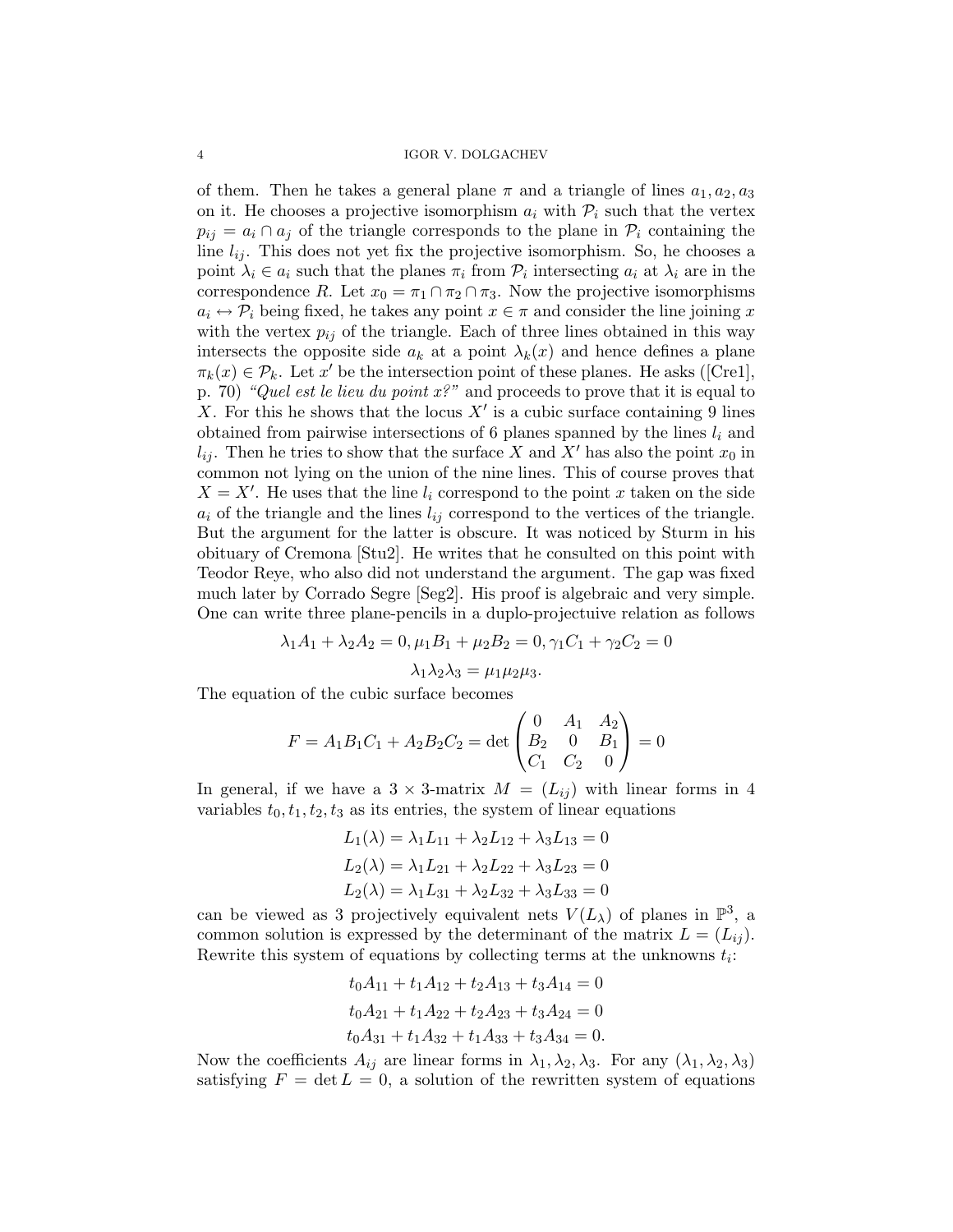defines a point in  $\mathbb{P}^3$ . This shows that any point on the cubic surface  $F = 0$ is obtained as the intersection of three planes each from its net of planes. This gives Grassmann's representation of a cubic surface. Segre explains that Cremona's geometric argument is equivalent to this algebraic trick of rewriting the system of linear equations. Segre also points out that the determinant equation  $F = \det A$  exists even for singular cubic surfaces except when it acquires a special singular point, a double rational point of type  $E_6$ in modern terminology.

Cremona derives other nice consequences of his geometric construction of projective degeneration of a cubic surface. First he considers a plane in  $\mathbb{P}^3 = \mathbb{P}(V)$  as a point in the dual space  $\mathbb{P}^3 = \mathbb{P}(V^*)$ . Intersection of three planes defines a rational map f from  $(\check{P}^3)^3$  to  $\check{P}^3$ . Now choose a projective generation of a cubic surface  $X$  by three projectively equivalent nets of planes  $V(L_i \lambda)$  as above. Assigning to a point  $x \in \mathbb{P}^3$  a triple of planes  $\Pi_i$ from each net defines a rational map  $\phi$  from  $\mathbb{P}^3$  to  $(\check{\mathbb{P}}^3)^3$ . Composing it with the map  $f$ , we get a rational map

$$
T: \mathbb{P}^3 - \to \mathbb{P}^3.
$$

It is the famous *cubo-cubic Cremona transformation* of  $\mathbb{P}^3$ . It is easy to see that  $\phi$  is defined by a linear map  $V \to V^* \otimes V^* \otimes V^*$  and the map f is defined by a linear map  $V^* \otimes V^* \otimes V^*$  which factors through the symmetric product  $S^3(V^*)$ . This shows that the map T is given by a 3-dimensional linear system of cubics. Its base locus is the pre-image of the locus of linear dependent triples of planes. It is a curve  $C$  of degree 6 of genus 3. The image of a plane is a surface of degree 3. The map is not defined on the intersection of  $C$  with the plane. This is a set of 6 points. This recovers Clebsch's result that the rational map  $\Phi$  is given by a linear system of cubics through 6 points in the plane.

Using this representation Cremona easily lists all 27 lines "Voilà donc les 27 droites de la surface  $F_3$ " [Cre1], p. 67.

This allowed him to reconstruct Steiner's Triederpaare, tritangent planes, and double-sixes. He makes an important observation that a choice of a double-six determines two 3-dimensional linear systems of curves of degree 6 is residual to each other with respect to complete intersections of X with a quadric. As we know now such a linear system defines a determinantal representation of the cubic equation.

Steiner announces, and Cremona and Sturm prove, that each Triederpaar of tritangent planes defines two more Triederpaare such that together they consist of the 27 lines. The number of such triples is equal to 40. Each triple defines 9 tritangent planes which together contain the 27 lines. The sets of 9 tritangent planes with this property were first considered by Camille Jordan [Jor]. He called such a set a enneaedro. In [Cre3] Cremona divides all enneaedra in two kinds. An enneaedro of the first kind is obtained as above from a triple of Triederpaare. There are 40 of them. Only those were found by Jordan. An enneaedro of the second kind i can be uniquely divided into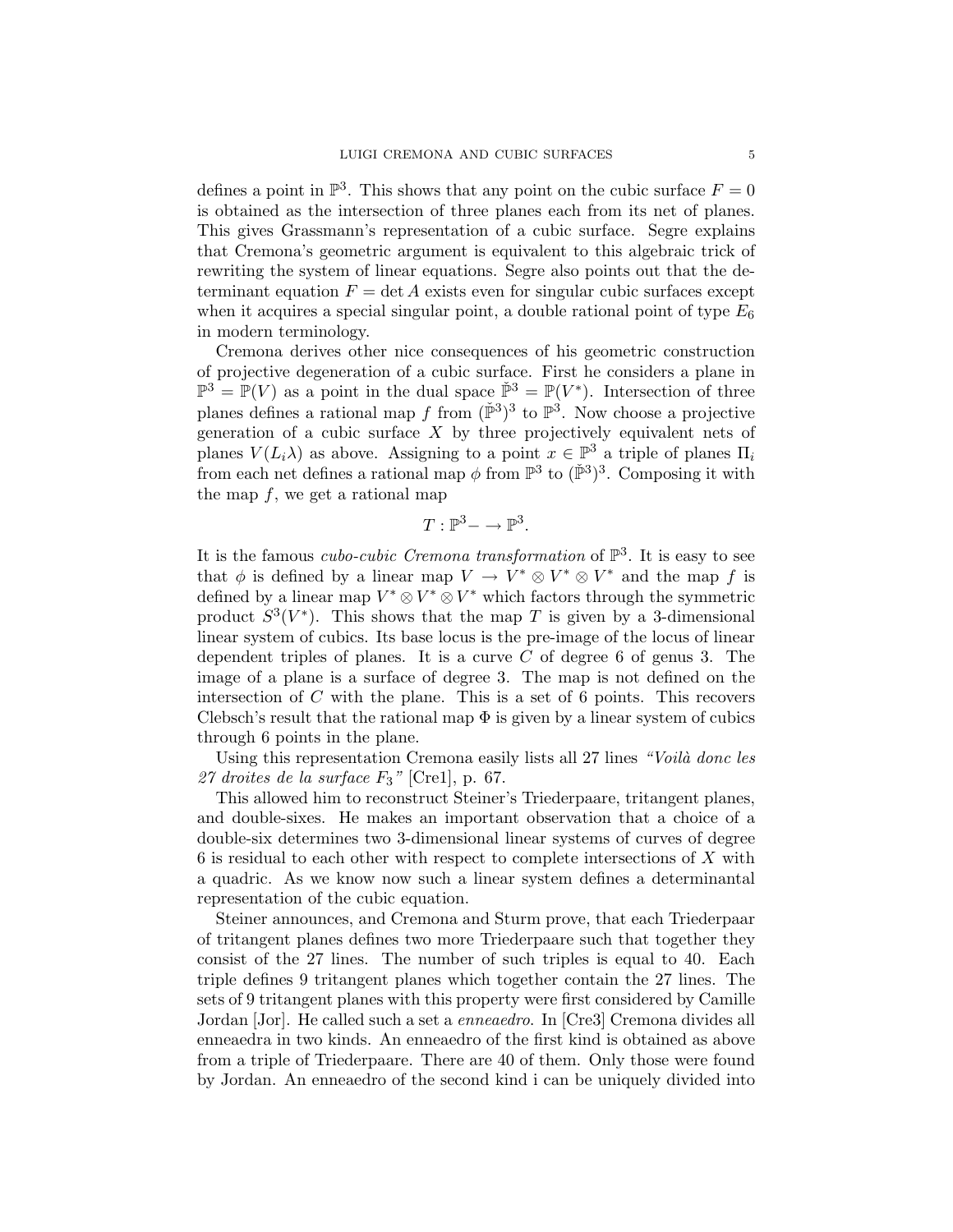### 6 IGOR V. DOLGACHEV

the union of three triples of planes, each triple belongs to a unique triple of Triederpaare as above.

### 3. Cremona's hexaedral equations

The last paper of Cremona devoted to cubic surfaces is his Math. Ann. paper of 1878 [Cre4]. It was shown by Reye [Rey1] that the equation of a general cubic surface  $F_3$  can be expressed in  $\infty^4$  ways as a sum of 6 linear forms:

$$
F_3 = \sum_{i=1}^{6} L_i^3 = 0
$$

(a *hexaedral equation*). The linear forms  $l_i$  define a map  $\mathbb{P}^3 \to \mathbb{P}^5$  with the image a linear susbspace defined by 2 linear independent relations between the linear forms:

$$
\sum_{i=0}^{5} a_i x_i = 0, \quad \sum_{i=0}^{5} b_i x_i = 0.
$$

The surface  $F_3$  is mapped to the linear section of the cubic hypersurface

$$
\sum_{i=0}^{5} x_i^3 = 0.
$$

Cremona shows that among  $\infty^4$  representations of F one can always choose a representation such that one of the equations of the linear space is

$$
x_0+\ldots+x_5=0.
$$

In fact it can be done in 36 essentially different ways corresponding to a choice of a double-six on  $F_3$ . This is done as follows. A choice of a Steiner's Triededrpaar of tritangent planes gives a Cayley-Salmon equation of X of the form  $F = PQR + STU$ . Then one looks for constants such that after scaling the linear forms they add up to zero. Write

$$
P' = pP, Q' = qQ, R' = rR, S' = sS, T' = tT, U' = uU.
$$

Since  $V(F)$  is not a cone, four of the linear forms are linearly independent. After reordering the linear forms, we may assume that the forms  $P, Q, R, S$ are linearly independent. Let

$$
T = aP + bQ + cR + dS, \ U = a'P + b'Q + c'R + d'S.
$$

The constants  $p, q, r, s, t, u$  must satisfy the following system of equations

$$
p + ta + ua' = 0
$$
  
\n
$$
q + tb + ub' = 0
$$
  
\n
$$
r + tc + uc' = 0
$$
  
\n
$$
s + td + ud' = 0
$$
  
\n
$$
pqr + stu = 0.
$$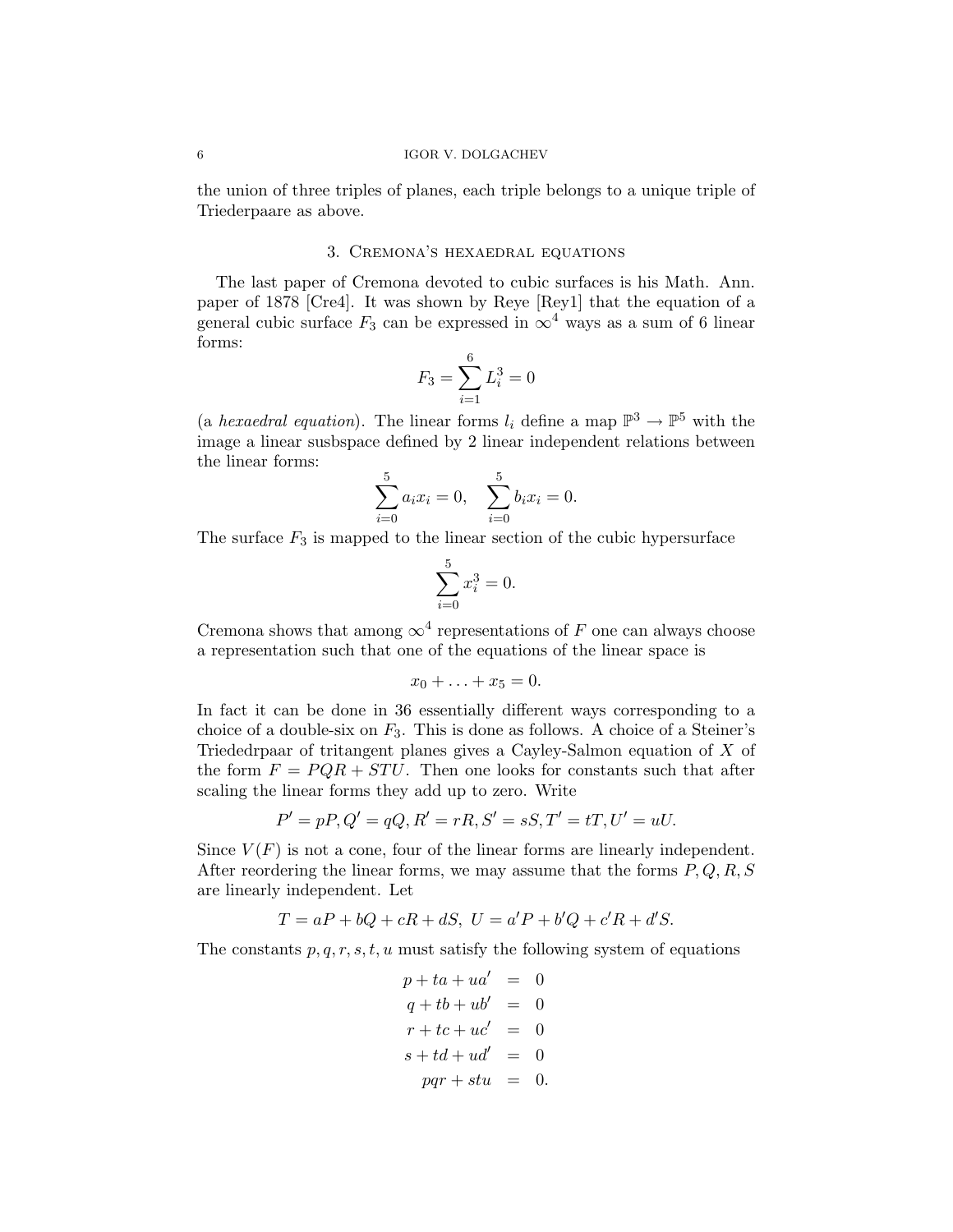The first 4 linear equations allow us to express linearly all unknowns in terms of two, say  $t, u$ . Plugging in the last equation, we get a cubic equation in  $t/u$ . Solving it, we get a solution. Now set

$$
x_1 = Q' + R' - P', \quad x_2 = R' + P' - Q', \quad x_3 = P' + Q' - R',
$$
  

$$
x_4 = T' + U' - S', \quad x_5 = U' + S' - T', \quad x_6 = S' + T' - U'.
$$

One checks that these six linear forms satisfy the equations

$$
x_1^3 + \ldots + x_6^3 = 0, \quad x_1 + \ldots + x_6 = 0.
$$

A Cremona hexaedral equation defines a set of 15 lines given by the equations

$$
x_i + x_j = x_k + x_l = x_m + x_n = 0, \sum_{i=1}^{\infty} a_i x_i = 0.
$$

One check that the complementary set is a double-six. If two surfaces given by hexahedral equations define the same double-six, then they have common 15 lines. Obviously this is impossible. Thus the number of different hexahedral equations of  $X$  is less or equal than 36. Now consider the identity

$$
(x_1 + \ldots + x_6)((x_1 + x_2 + x_3)^2 + (x_4 + x_5 + x_6)^2 - (x_1 + x_2 + x_3)(x_4 + x_5 + x_6))
$$
  
=  $(x_1 + x_2 + x_3)^3 + (x_4 + x_5 + x_6)^3 = x_1^3 + \ldots + x_6^3$   
+  $3(x_2 + x_3)(x_1 + x_3)(x_1 + x_2) + 3(x_4 + x_5)(x_5 + x_6)(x_4 + x_6).$ 

It shows that Cremona hexahedral equations define a Cayley-Salmon equation

$$
(x_2 + x_3)(x_1 + x_3)(x_1 + x_2) + (x_4 + x_5)(x_5 + x_6)(x_4 + x_6) = 0,
$$

where we have to eliminate one unknown with help of the equation  $\sum a_i x_i =$ 0. Applying permutations of  $x_1, \ldots, x_6$ , we get 10 Cayley-Salmon equations of S. Each 9 lines formed by the corresponding Steiner's Triederpaar are among the 15 lines determined by the hexahedral equation. It follows from the classification of Steiner's Triederpaare that we have 10 such pairs composed of lines  $c_{ij}$ 's. Thus a choice of Cremona hexahedral equations defines exactly 10 Cayley-Salmon equations of S. Conversely, it follows from Cremona's proof from above that each Cayley-Salmon equation gives 3 Cremona hexahedral equations (unless the cubic equation has a multiple root). Since we have 120 Cayley-Salmon equations for  $S$  we get  $36 = 360/10$  hexahedral equations for S. They match with 36 double-sixes.

The cubic 3-fold  $S_3$  in  $\mathbb{P}^5$  given by equations

$$
\sum_{i=0}^{5} x_i^3 = \sum_{i=0}^{5} x_i = 0
$$

is the Segre cubic primal [Seg1]. It has 10 nodes, the maximum possible for a cubic 3-fold. In 1915 Arthur Coble computes invariants of 6 points on  $\mathbb{P}^1$  and proves (in modern terms) that  $\mathcal{S}_3$  is isomorphic to the GIT-quotient  $(\mathbb{P}^1)^6$ //SL(2) [Cob]. A choice of a six skew lines defines a representation of  $F_3$  as the blow-up of 6 points  $p_1, \ldots, p_6$  in  $\mathbb{P}^2$ . We order them. Consider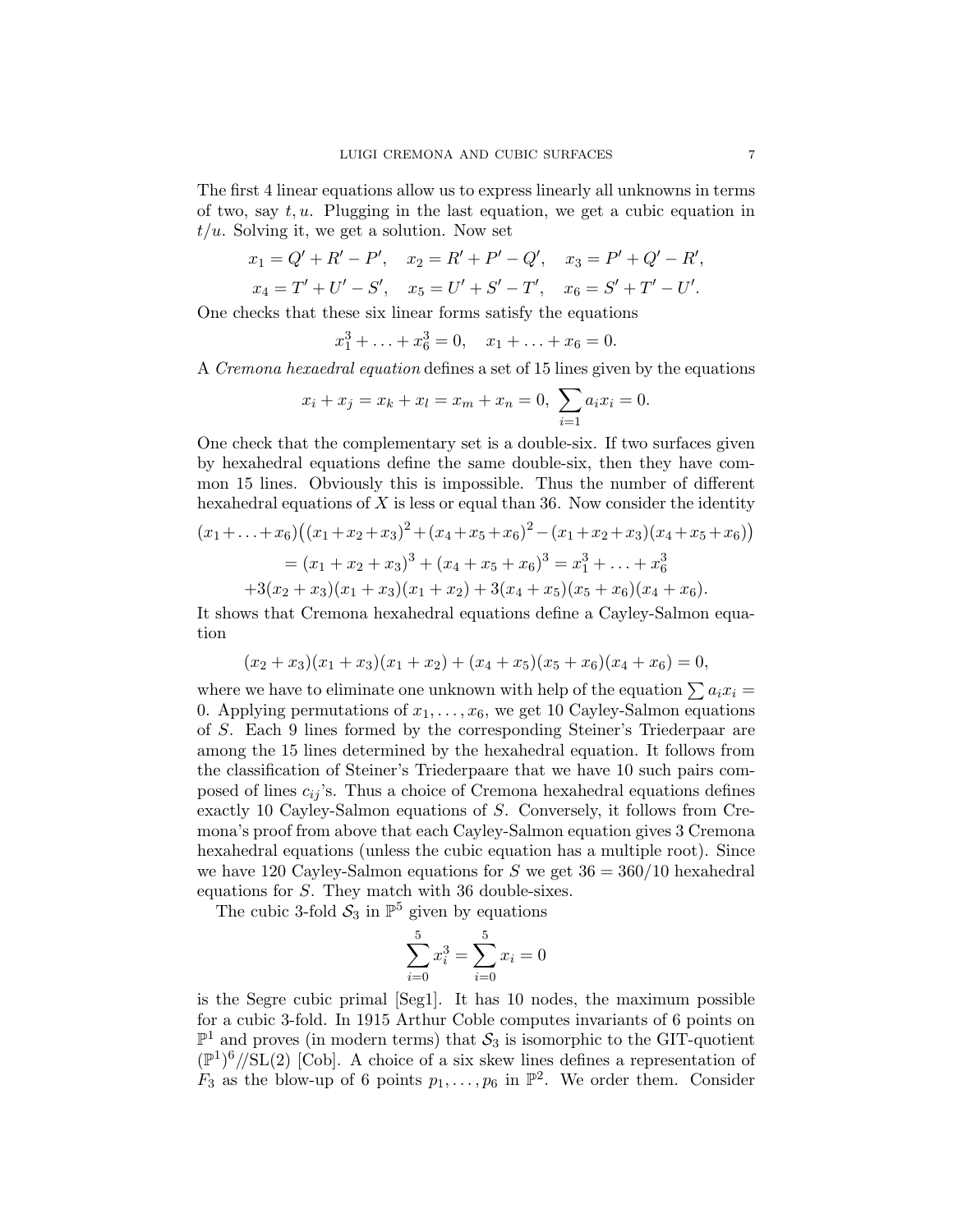the projection of these 6 points to  $\mathbb{P}^1$  from a variable point  $x \in \mathbb{P}^2$ . We get a map from  $\mathbb{P}^2$  to  $S_3$ . Coble proves that the image is a hyperplane section  $\sum_{i=0}^{5} a_i x_i = 0$ . This hyperplane depends only on the projective equivalence class of the six points. Also if we replace the 6 points by the six points coming from 6 skew lines which form with the previous set of skew lines a double six, we get the same hyperplane section. The moduli space of nonsingular cubic surfaces together with a choice of an ordered set of skew lines is isomorphic to the open subset of the GIT-quotient  $(\mathbb{P}^2)^6/\mathrm{SL}(3)$ . The involution which interchanges the 6 lines with the dual 6 lines, has the quotient isomorphic to  $\mathbb{P}^4$ . This is the  $\mathbb{P}^4$  formed by the coefficients  $(a_0, \ldots, a_5)$  in Cremona hexaedral equations!

#### 4. Desmic quartics

Fix a tritangent plane  $\pi$  on X which consists of 3 lines  $l_1, l_2, l_3$ . A plane  $\pi_i$  through  $l_i$  has a residual conic  $C_i$ . Since the reducible curve  $l_1 + l_2 + l_3$ is cut out by a plane,  $C_1 + C_2 + C_3$  is cut out by a quadric. Thus we have a map

$$
\mathcal{P}_1 \times \mathcal{P}_2 \times \mathcal{P}_3 \to |\mathcal{O}_{\mathbb{P}^3}(2)|
$$

where  $\mathcal{P}_i$  is the pencil of planes through the line  $l_i$ . Since the map does not depend on the order of lines, it factors through a linear map  $\mathbb{P}^3 \to |\mathcal{O}_{\mathbb{P}^3}(2)|$ . This defines a web W of quadrics in  $\mathbb{P}^3$ . Choosing the plane  $\pi_i$  among the 4 tritangent planes through  $l_i$  except the plane  $\pi$ , gives a quadric intersecting X along the union of 6 lines. By changing  $\pi$ , one obtains 45 sets of 48 nonsingular quadrics with this property. Each quadric belongs to 6 sets, altogether giving 360 quadrics. This beautiful result of Steiner was given without proof. The proofs were supplied by Cremona and Sturm.

They went further by proving that the Steinerian surface of the web  $W$ (the set of nodes of quadrics from the web) is a quartic surface  $K$  with 12 nodes. The twelve nodes lie on  $X$  and are equal to the intersection points of 12 line-pairs corresponding to the twelve tritangent planes from above. The twelve nodes of K are the vertices of 3 desmic tetrahedra in  $\mathbb{P}^3$  (*desmic* means that their equations are linear dependent). In particular, the 135 intersection points of the 27 lines on  $X$  can be grouped in 45 sets of 12 points which are the vertices of 3 desmic tetrahedra. It was proven by C. Jessop  $\text{Jes}$  in 1916 that the *desmic quartic K* is birationally isomorphic to the Kummer surface associated to the product of two isomorphic elliptic curves.

## 5. Pascal's Hexagram

A well-known Pascal's Theorem from plane projective geometry asserts that the opposite sides of a hexagon inscribed in a conic C intersect at three collinear points. In [Cre3] Cremona observes that this configuration can be obtained by projecting a cubic surface with an ordinary double point O with center at 0. The 6 lines  $l_1,\ldots,l_6$  passing through O are projected to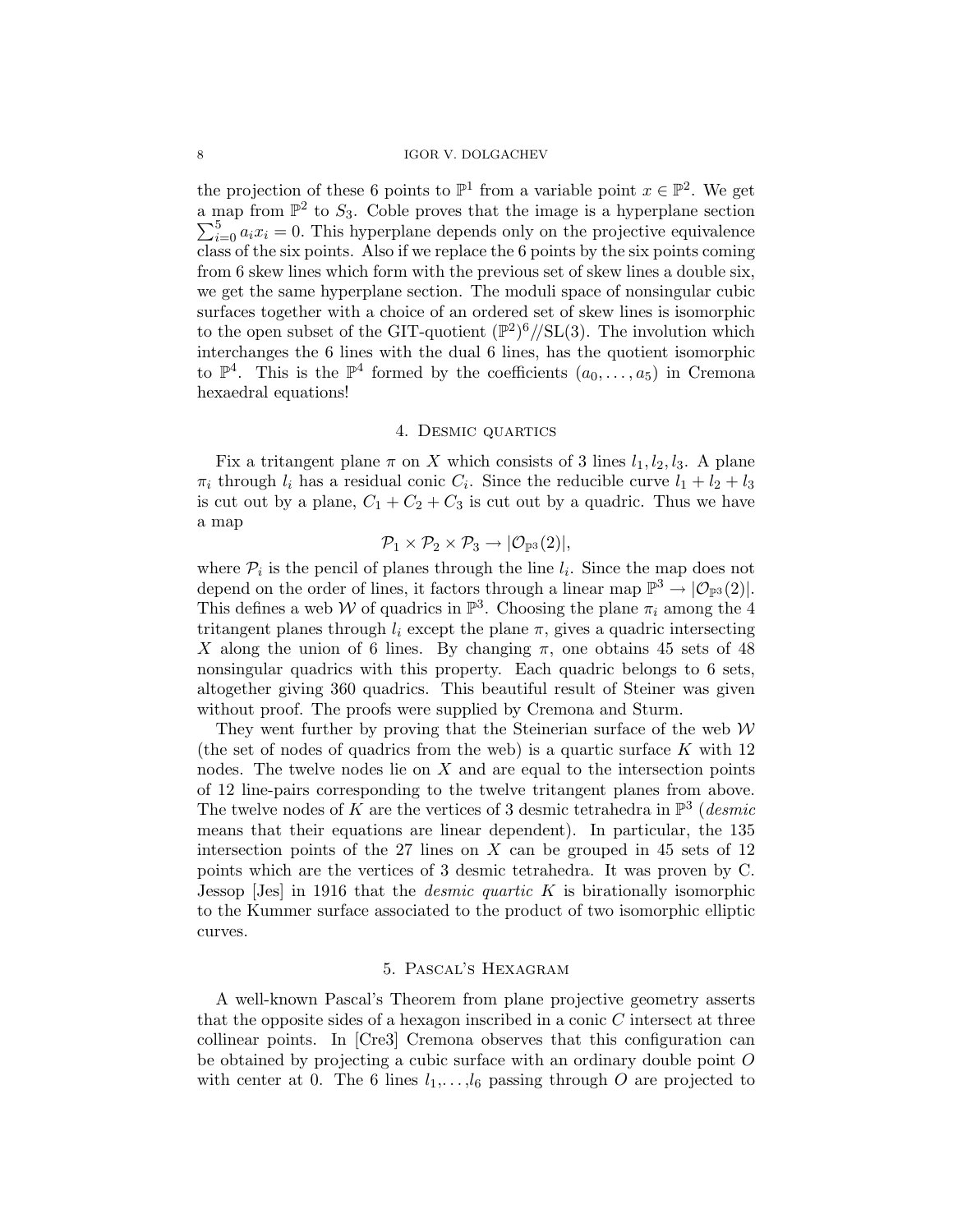six points  $p_1, \ldots, p_6$  lying on a conic. Each of 15 pairs of lines  $l_i, l_j$  defines a tritangent plane with the residual line  $l_{ij}$ . The remaining 15 tritangent planes formed by lines  $l_{ij}$ ,  $l_{kl}$ ,  $l_{mn}$  where the index sets have no common elements. The lines  $l_{ij}$  are projected to lines  $\ell_{ij}$  through the points  $p_i, p_j$ . Two tritangent planes not containing the point O and with no common lines define a hexagon inscribed in the conic C. The intersection line of the two tritangent planes is projected to the line joining the intersection points of opposite sides of the hexagon. In this way a nodal cubic surface X defines 60 Pascal's Hexagrams. Next Cremona observes that all of this can be extended to a nonsingulat cubic surface. A choice of a double-six defines a Cremona hexagonal form of the equation of X. The remaining 15 lines can be indexed by the sets  $\{ij, kl, mn\}$ . They lie in the union of 15 tritangent planes  $\Pi_{ij}$  which can be indexed by the sets  $\{ij\}$ . Two tritangent planes  $\Pi_{ij}$  and  $\Pi_{kl}$  form a *Cremona pair* if they intersect along a line not contained in X. This terminology belongs to Reye ( $[Reg2]$ , p. 218) who also calls the intersection line a Pascal line. There are 60 Cremona pairs. Projecting from a general point on  $X$  we obtain 60 hexagons with opposite sides intersecting at 3 points lying on a line (the projection of a Pascal line). So we get 60 Pascal's hexagrams although there is no conic in which the hexagon is inscribed!

The 15 tritangent planes  $\Pi_{ij}$  can be realized as the faces of 6 pentahedra  $P_i$  (the Cremona pentahedra), its 60 edges are the Pascal lines. All subsets of the set of 45 tritangent planes with the property that no two planes in the set intersect along a line on  $X$  were found by Eugenio Bertini [Ber].

As it turned out much later all this fascinating combinatorics of the set of 27 lines has a nice group-theoretic interpretation. It was proven by Jordan [Jor] that the group of symmetries of the incidence graph of the 27 lines is realized as the Galois group of the equation defining the 27 lines whose coefficients are rational functions in the coefficients of the equation of a general cubic surface. In modern terms this group is isomorphic to the Weyl group  $W(E_6)$  of root system of type  $E_6$ . The double-sixes correspond to pairs of opposite roots, so that the stabilizer of such a pair is a maximal subgroup of index 36. The stabilizer of a line is a maximal subgroup of index 27. The stabilizer of a tritangent plane is a maximal subgroup of index 45. The stabilizer of a triple of Steiner's Triederpaare containing all 27 lines is a maximal subgroup of index 40. In this way all (except one of index 40) maximal subgroups get a geometric interpretation in terms of the geometry of 27 lines on a cubic surface.

#### 6. Real lines on a cubic surface

The last chapter of Cremona's memoir is dedicated to the questions of reality of a cubic surface and its lines. Schläfli  $\lbrack \text{Schl2} \rbrack$  and August  $\lbrack \text{Aug} \rbrack$ have already distributed nonsingular cubic surfaces into 5 different species. For example, surfaces of the first kind have all 27 lines real. Surfaces of the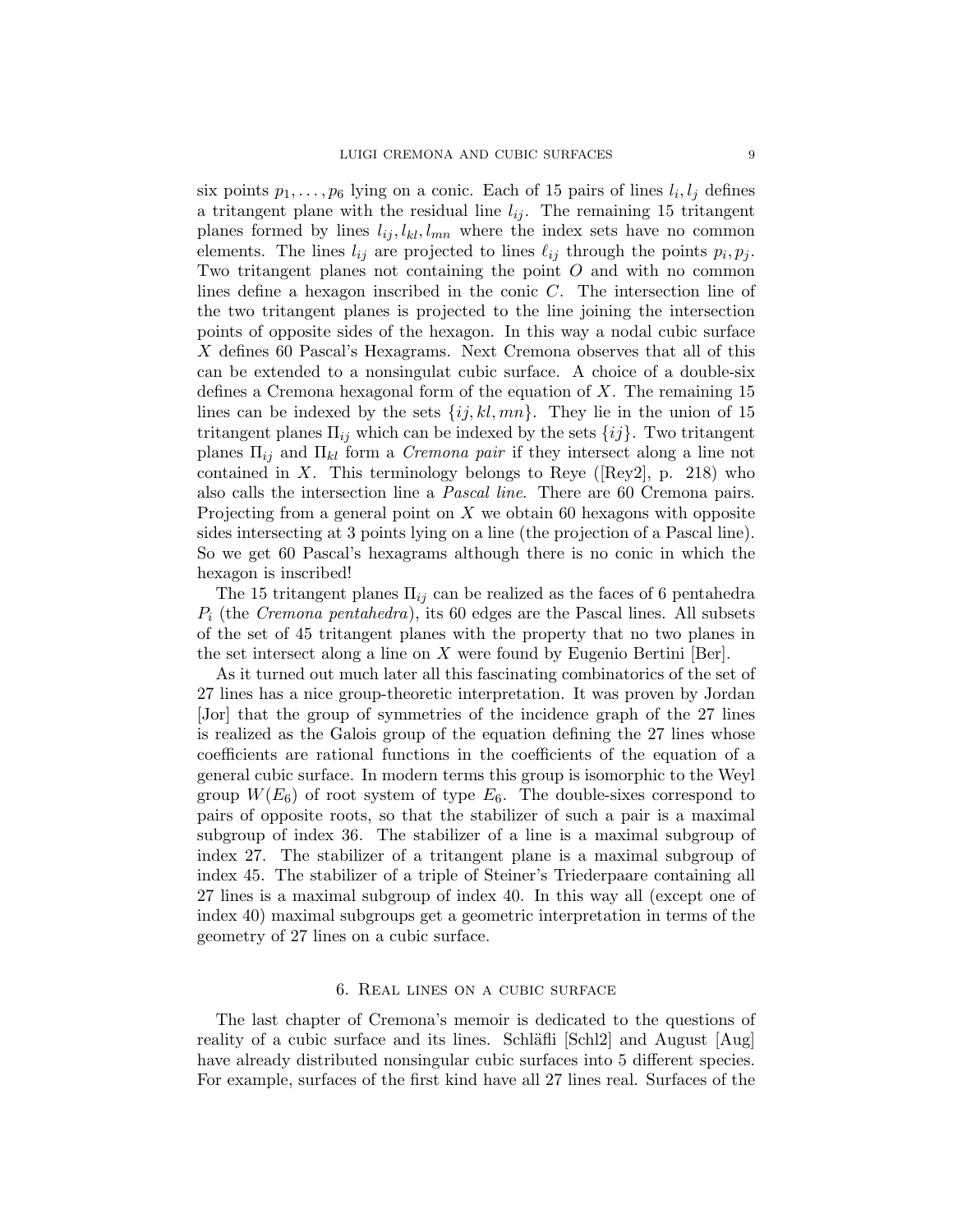#### 10 IGOR V. DOLGACHEV

second kind have 15 lines are real and 6 complex conjugate pairs of lines form a double-six. Cremona and Sturm give geometric proofs of these results. Cremona's classification takes into account also the reality of tritangent planes and double-sixes.

- (1) All is real (lines, tritangent planes, double-sixes);
- (2) 15 lines and 15 tritangent planes are real. There are 15 double-sixes which consist of real sixes, each six consists of 6 real lines and a pair of complex conjugate lines. One double-six consists of two complex conjugate sixes.
- (3) 7 lines and 5 tritangent planes are real. There are 6 double-sixes which consist of two real sixes formed by 2 real lines and two pairs of complex conjugate lines. There are also 2 double-sixes, each consists of a pair of complex conjugate sixes.
- (4) 3 lines and 7 tritangent planes are real. There is a unique double-six which consists of two real sixes formed by three pairs of complex conjugate lines. There are also 3 real-double sixes, each consists of a complex conjugate pair of sixes.
- (5) 3 lines and 13 tritangent planes are real. No real double-sixes.

Cremona and Sturm prove that only surfaces of the fifth kind cannot be generated by three nets of planes as in Grassmann's construction. The reason is that on such a surface there are no sets of 6 skew lines defined over reals.

The argument of Cremona is very geometric. He first observes that a cubic surface can be reconstructed from a Triederpaar of tritangent planes and a point by using the Cayley-Salmon equation. A real surface is obtained if we find a Triederpaar and a point defined over reals. A real tritangent plane is formed by either 3 real lines or one real line and a pair of complex conjugate lines. A real Triederpaar is defined by a pair of real tritangent planes intersecting along a line not contained in the surface. Cremona proves that it is always possible to find a real Triederpaar on a real surface. Next he proceeds to consider different cases.

Case 1: The nine lines defined by a real Triederpaar are all real.

A Triederpaar contains 3 triples of skew lines. A triple of skew lines defines a unique quadric  $Q$  containing them in its ruling. The quadric  $Q$ intersect the surface along 3 lines in another ruling. If Q can be found such that the new 3 lines are all real, we get type  $(1)$  from above. If Q defines 3 lines such that one of them is real and 2 are complex conjugate, we obtain case (2).

Case 2: One of the Trieders in the pair consists of real planes, the other one consists of a real plane and two complex conujgates. This case leads to types  $(4)$  and  $(5)$ .

Case 3: Each Trieder consists of one real plane and two complex conjugate planes. This leads to cases (3) and (4).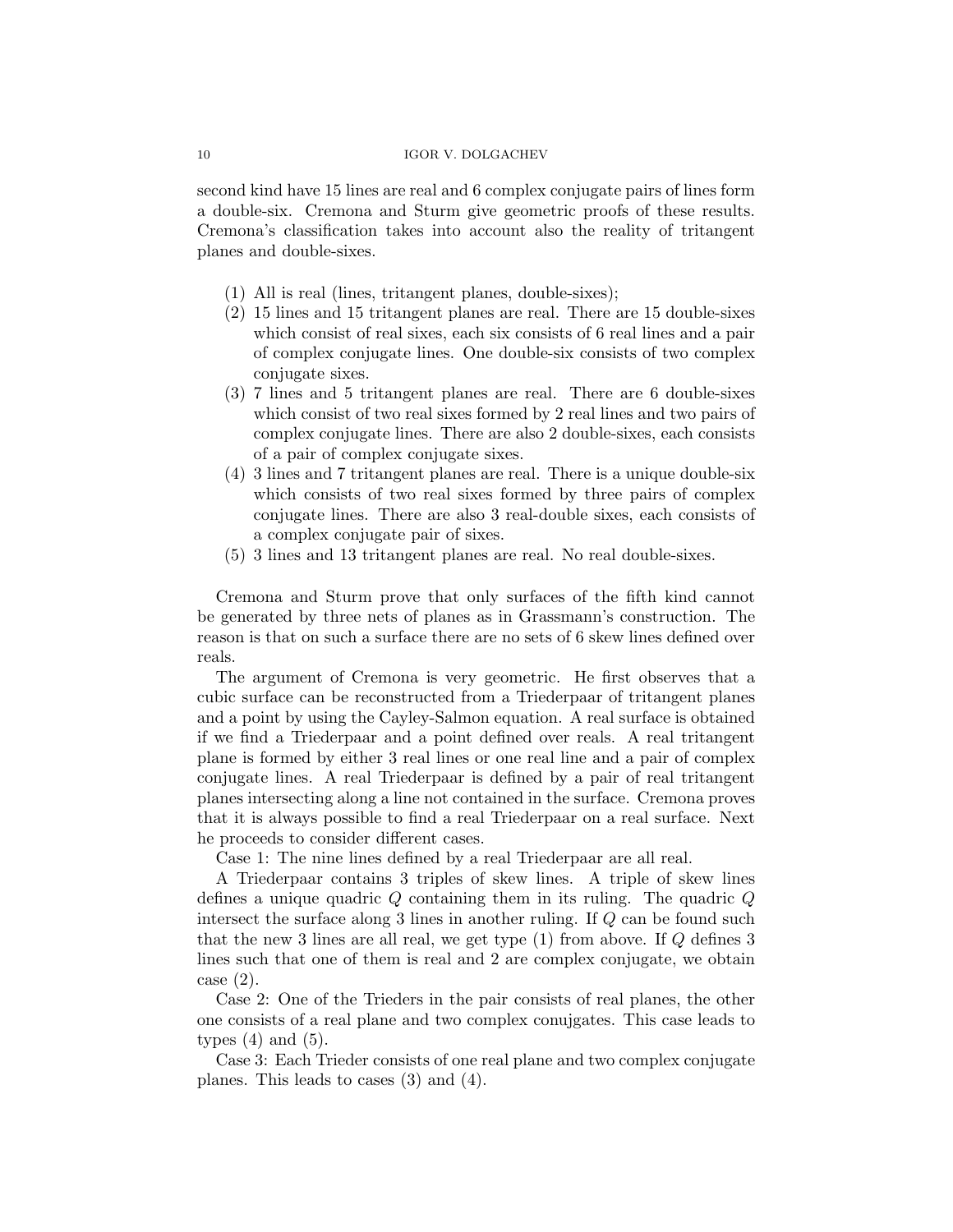#### **REFERENCES**

- [Aug] F. August, Discusitiones de superfieciebus tertii ordinis (in Latin), Diss. Berlin. 1862. Available on the web from the Göttingen Mathematical Collection.
- [Ber] E. Bertini, Contribuzione alla teoria delle 27 rette e dei 45 piani tritangenti di una superficie de 3<sup>°</sup> ordini, Ann. di Mat. (2), **12** (1884), 301-346.
- [Cay] A. Cayley, On the triple tangent planes of surfaces of the third order, Cambridge and Dublin Math. J., 4 (1849), 118–138.
- [Cle1] A. Clebsch, Zur Theorie der algebraischer Flächen, Journ. für reine und angew. Math., **58** (1860), 93-108.
- [Cle2] A. Clebsch, Ueber eine Transformation der homogenen Funktionen dritter Ordnung mit vier Veränderlichen, Journ. für reine und angew. Math., 58 (1860), 109–126.
- [Cle3] A. Clebsch, Ueber die Knotenpunkte der Hesseschen Fläche, insbesondere bei Oberflächen dritter Ordnung, Journ. für reiner und angew. Math., 59 (1861), 193– 228.
- [Cle4] A. Clebsch, Die Geometrie auf den Flächen dritter Ordnung, Journ. für reine und angew. Math., 65, (1866), 359–380.
- [Cob] A. Coble, Point sets and allied Cremona groups, Trans. AMS, 16 (1915), 155–198.
- [Cre1] L. Cremona, *Mémoire de géométrie pure sur les surfaces du troisième ordre*, Journ. des Mathématiques pures et appliquées,  $68$  (1868), 1– 133 (Opere matematiche di Luigi Cremona, Milan, 1914, t. 3, pp. 1-121) [German translation: *Grunzüge einer* allgeimeinen Theorie der Oberflächen in synthetischer Behandlung, Berlin, 1870].
- [Cre2] L. Cremona, Ventisette rette di una superficie del terze ordine, Rendiconti Inst. Lombardo, (2), 3 (1870), 209–219 (Opere, t. 3, pp. 167–176).
- [Cre3] L. Cremona, Theoremi stereometrici dai quali si deducono le proprietà dell'esagrammo di Pascal, Accad. Lincei, Memorie della classe di scienze mat. e nat. (3), 1 (1876-77), 854–874 (Opere, t. 3, pp. 406–429).
- [Cre4] L. Cremona, *Ueber die Polar-Hexaeder bei den Flächen dritter ordnung*, Math. Ann. 13 (1878), 301–304 (Opere, t. 3, pp. 430-433).
- [Graf] J. H. Graf, Der Briefwechsel zwichen Jakob Steiner und Ludwig Schläfli, Mitteilung der Naturforschung Gesselschaft. Bern. 1896.
- [Gras] H. Grassmann, Die stereometrische Gleichungen dritten Grades und die dadurch erzeugen Oberflächen, Journ. für reiner und angew. Math., 49 (1856), 47–65.
- [Hen] A. Henderson, The twenty-seven lines upon the cubic surface, Cambridge, 1911.
- [Jes] C. Jessop, Quartic surfaces with singular points, Cambridge Univ. Press, 1916.
- [Jor] C. Jordan, Sur une nouvelle combinaison des 27 droites d'une surface du troisime ordre, Comp. Rendus Acad. Sci. Paris, 70 (1870), 326–328.
- [Jor] C. Jordan, Traité des substitutions et des équations algébriques. Paris. Gautier-Villars. 1870.
- [Pas] E. Pascal, Repertorium der Höheren Mathematik, Bd. 2, Teubner, Leipzig und Berlin, 1922.
- [Rey1] T. Reye, Geometrische Beweis des Sylvesterschen Satzes: "Jede quaternäre cubische Form is darstbellbar als Summe von fünf Cuben linearer Formen", Journ. für reiner und angew. Math., 78 (1874), 114–122.
- [Rey2] T. Reye, Die Geometrie der Lage, t. 3, Leipzig. 1886.
- [Sal1] G. Salmon, On the triple tangent planes to a surface of the third order, Cambridge and Dublin Math. J., 4 (1849), 252–260
- [Sal2] G. Salmon, On quaternary cubics, Phil. Trans. of Roy. Soc. London, 150 (1860), 229–237.
- [Schl1] L. Schläfli, An attempt to determine the twenty-seven lines upon a surface of the third order and to divide such surfaces into species in reference to the reality of the lines upon the surface, Quart. J. Math.,  $2$  (1858), 55–65, 110–121.